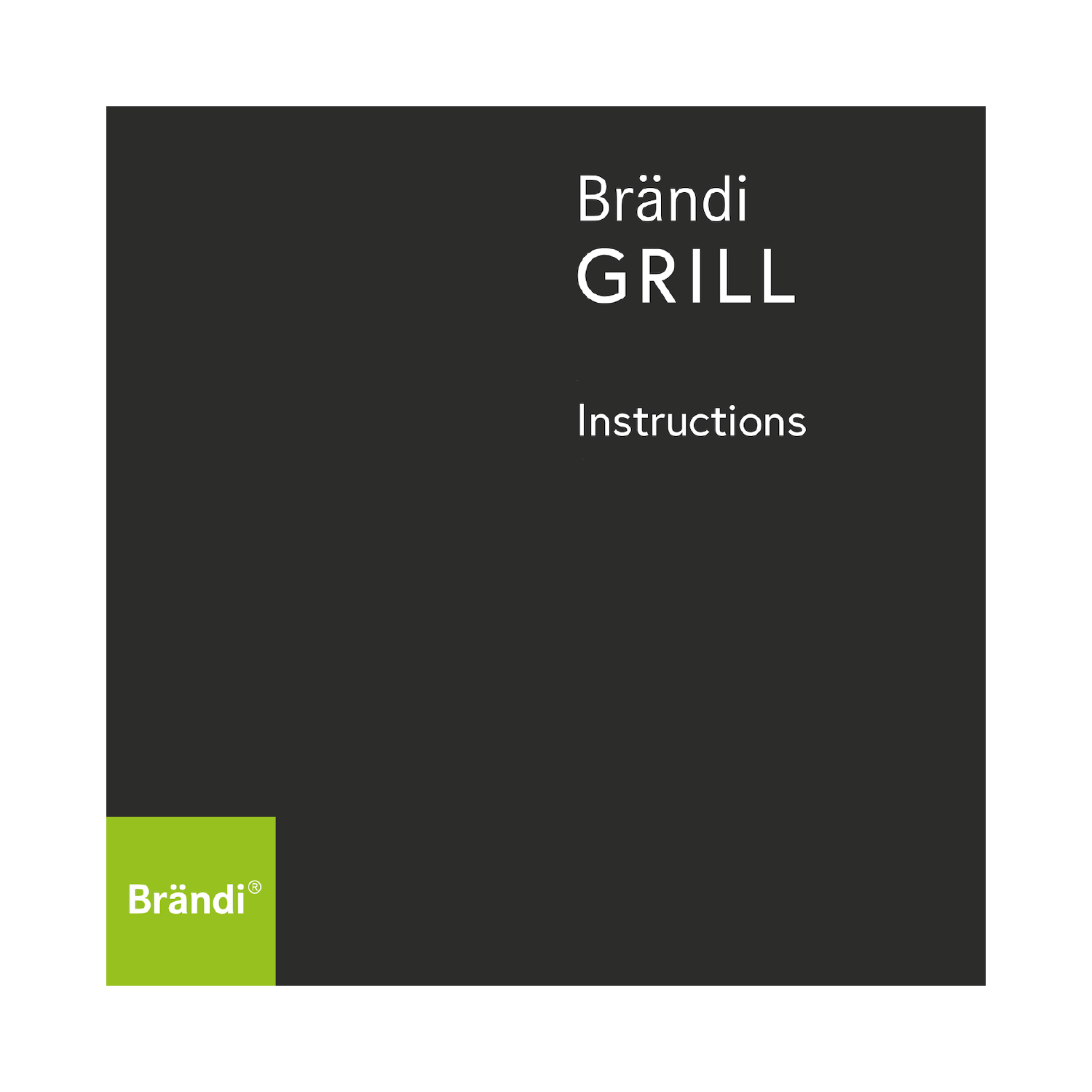

# Instructions



#### Content

1 Brändi grill complete (consisting of four individual components)

- Cooking grill
- Grill retaining bracket
- Grill bar (top part)
- Grill bar (bottom part)
- 1 bag for grill
- 1 set of online instructions

Dimensions 380 x 225 mm (packed in the bag) Weight approx. 850 gr.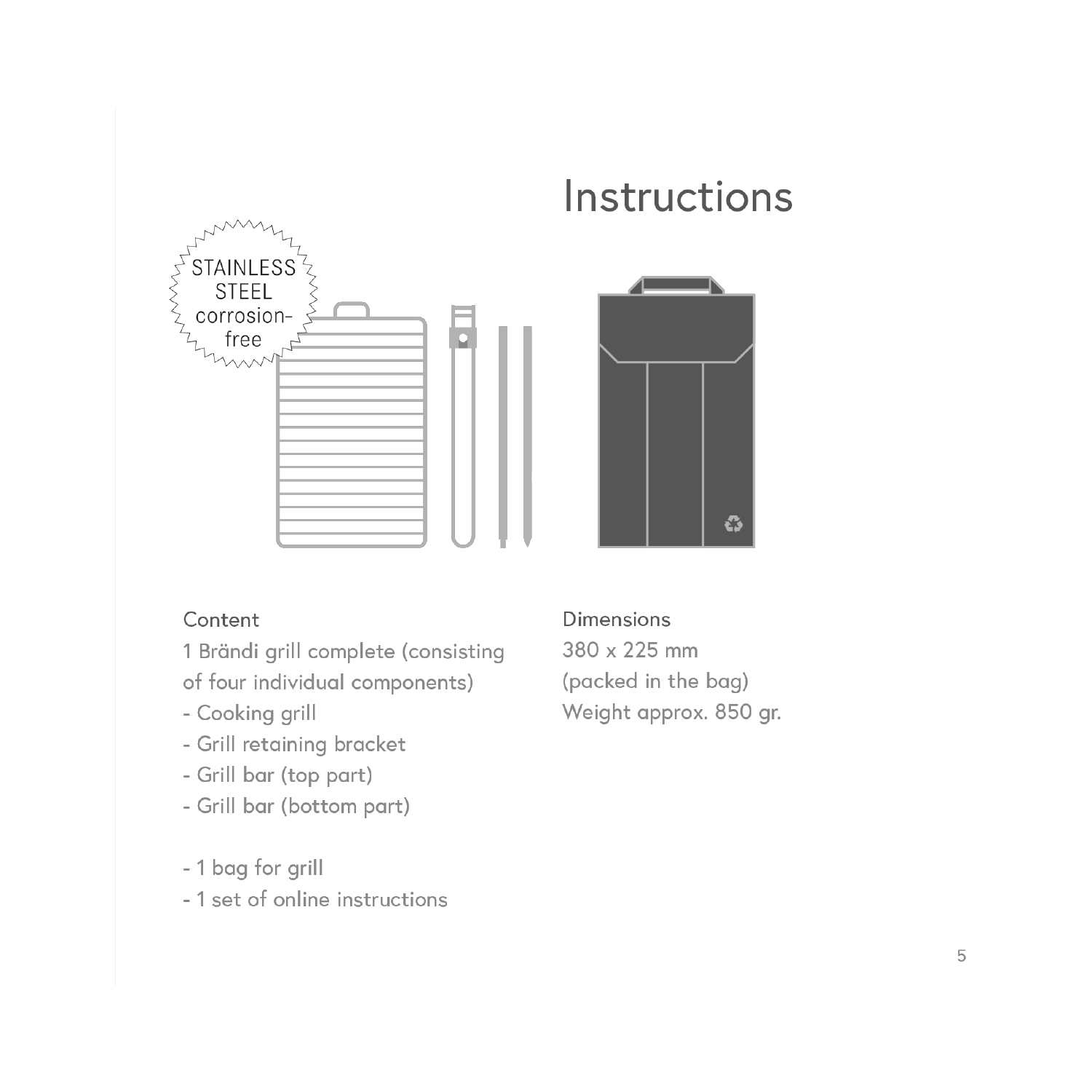## Product information

The Brändi Grill is a Swiss quality product and the ideal companion for bikers and hikers. This original product made from corrosion free stainless steel was developed by the Brändi foundation which has been a trusted barbecue brand for many years.

The grill can be completely dismantled, pivoted and the height and depth can be adjusted to any level. It can be transported conveniently and compactly.

The cooking grill and retaining bracket are made from chrome-nickel steel (CrNi 18-10) and the two part grill bar is made from aluminium. All parts can also be ordered separately.

The Brändi Grill comes with a 5 year guarantee.

## Additional information

Aluminium is lightweight and a good conductor of heat. It may be subject to deformation if heated to above 250° C. Therefore, the grill bar should not be placed in the middle of the embers. As the heat is largely conducted into the ground using a square tool (slider), the handle does not become hot. Pushing the bar into hard surfaces should be avoided as this could lead to damage. It is recommended that the grill bar should only be pushed into the ground once the fire has died down, so that barbecuing can begin.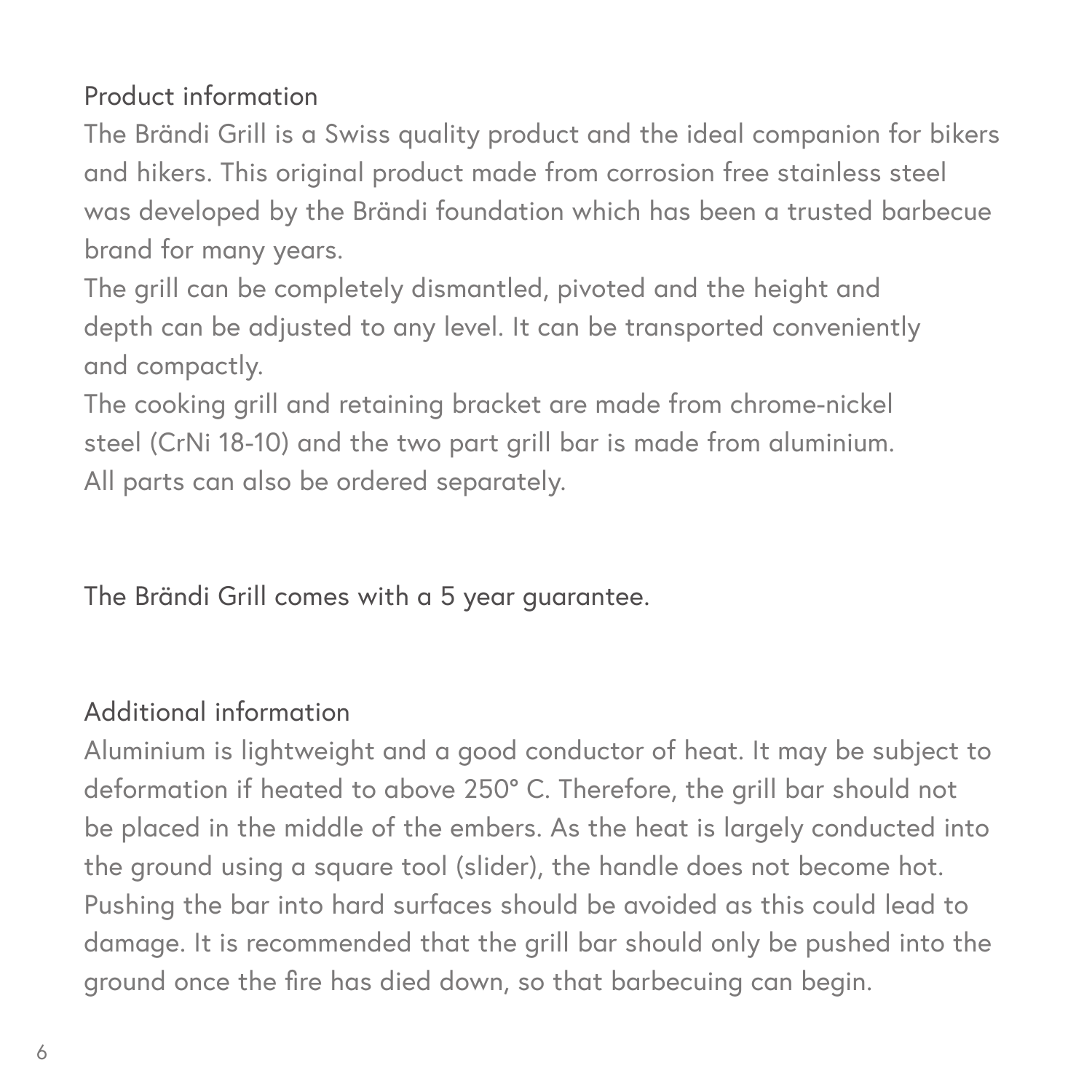### Constructing

The grill bar consisting of a top and bottom part, is screwed together. The grill bar is carefully pushed into the ground beside the fire area. The retaining bracket and cooking grill are mounted to the grill bar (leverage effect).

#### Tips and tricks

The bars on the grill can be cleaned using the new cleaning groove on the handle.

In order to extend the service life of the grill bar, the external thread of the bar can be lubricated before screwing together (the grease from grilled food can also be used). In order to clean the grill bar, place it in the embers and then quench in cold water using the handle.

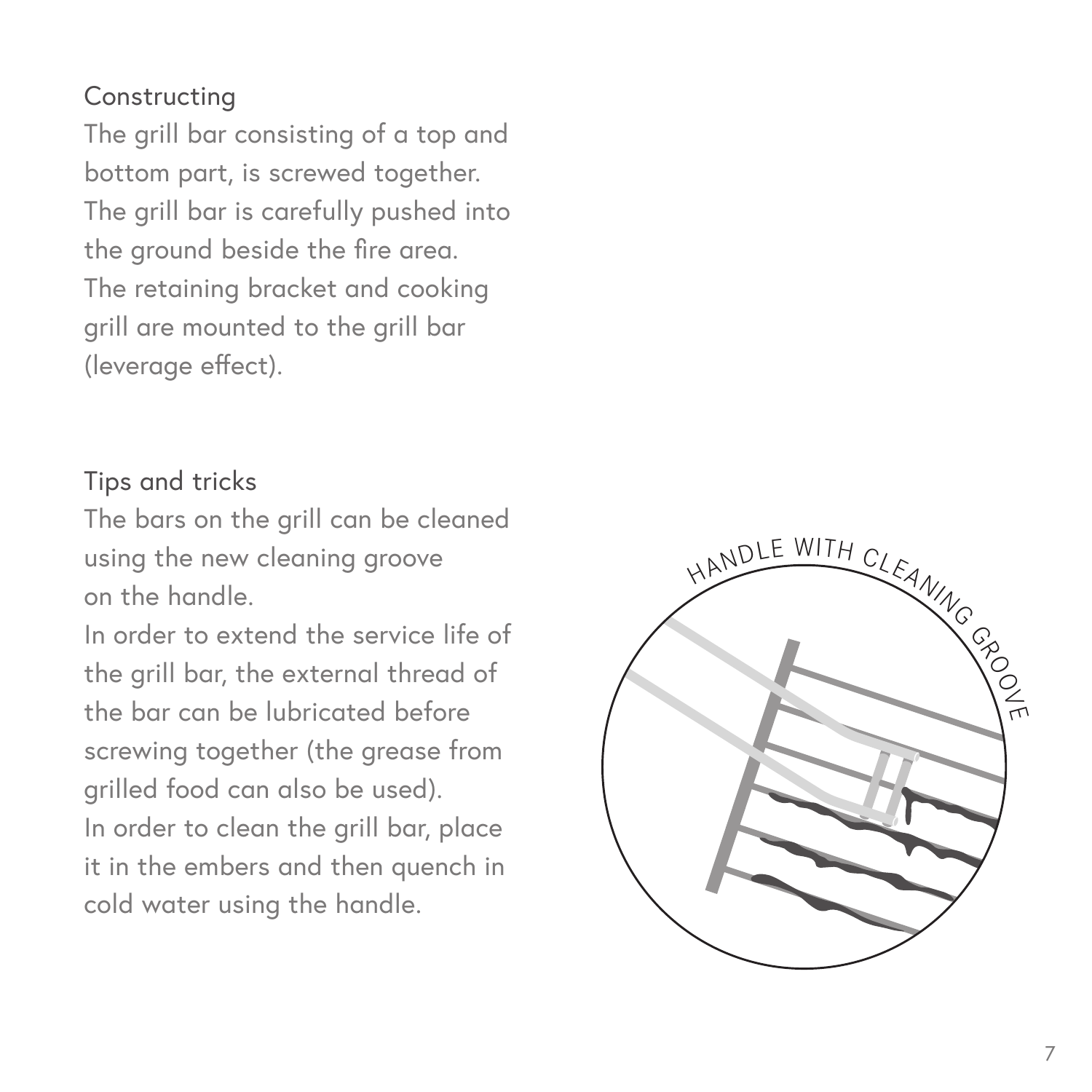Optimale Verstell-Möglichkeiten des Brändi Grill garantieren überall und jederzeit die beste Grillposition.

Optimal adjustment possibilities of the Brändi Grill guarantee the best barbecue position anytime, anywhere.

Les possibilités optimales de réglage du Brändi Grill garantissent une position idéale de la grille peu importe l'endroit et le moment.

Le possibilità di regolazione ottimali del Brändi Grill, garantiscono sempre e ovunque la perfetta posizione per grigliare.